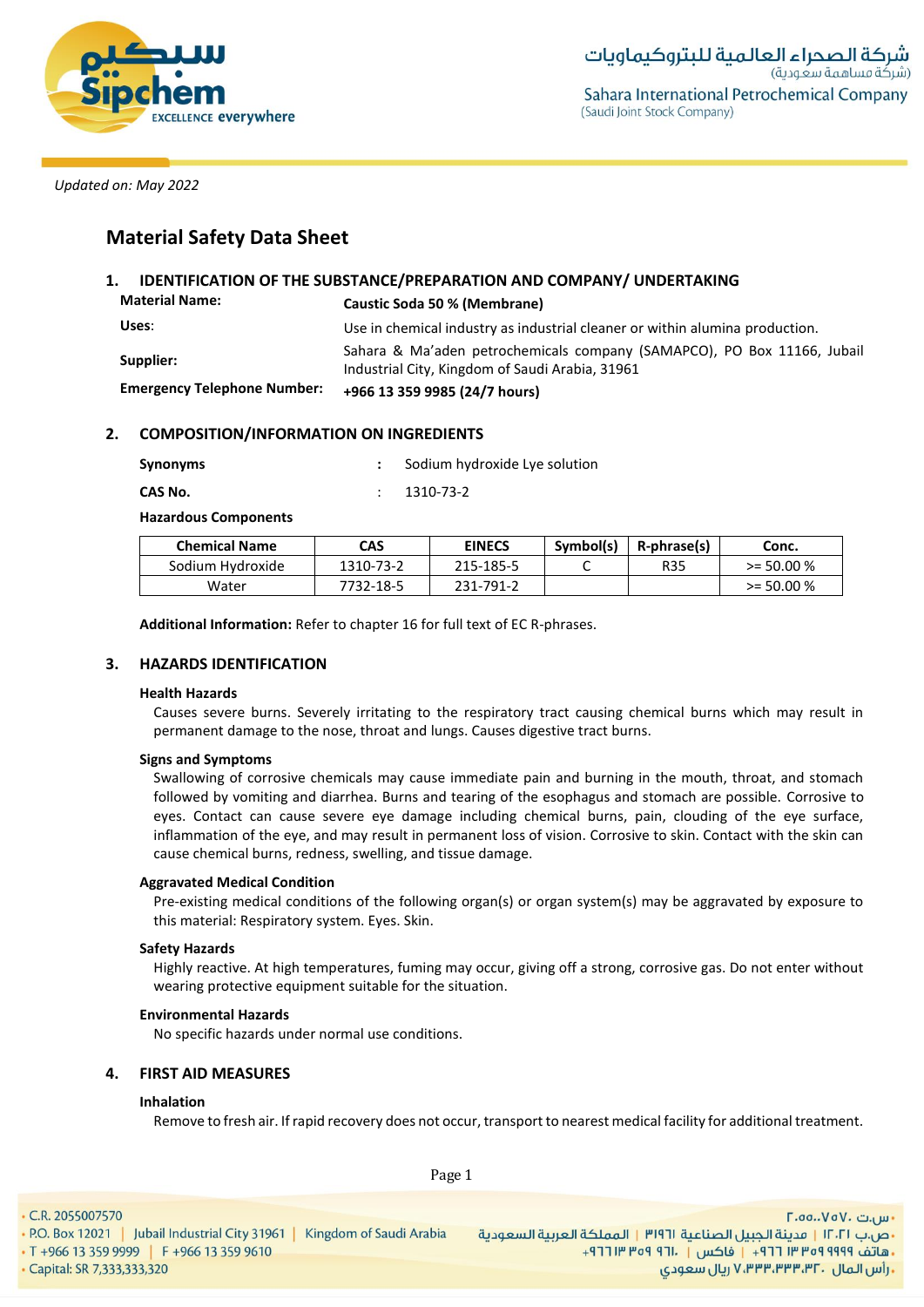

### **Skin Contact**

DO NOT DELAY. Remove contaminated clothing. Flush exposed area with water and follow by washing with soap if available. Cover the burn area loosely with a sterile dressing, if available. If persistent irritation occurs, obtain medical attention.

### **Eye Contact**

DO NOT DELAY. Immediately flush eyes with large amounts of water for at least 30 minutes while holding eyelids open. Transport to the nearest medical facility for additional treatment.

#### **Ingestion**

DO NOT DELAY. Do not induce vomiting. If victim is alert, rinse mouth and drink 1/2 to 1 glass of water to help dilute the material. Do not give liquids to a drowsy, convulsing, or unconscious person. Transport to nearest medical facility for additional treatment.

#### **Advice to Physician**

Treat symptomatically. Esophagos copy is recommended after ingestion to detect potential lesions in the esophagus.

#### **5. FIRE FIGHTING MEASURES**

#### **Specific Hazards**

Reacts violently with water.

#### **Extinguishing Media**

Foam, water spray or fog. Dry chemical powder, carbon dioxide, sand or earth may be used for small fires only.

#### **Unsuitable Extinguishing Media**

Do not use water in a jet.

#### **Protective Equipment for Firefighters**

Proper protective equipment including breathing apparatus must be worn when approaching a fire in a confined space.

### **6. ACCIDENTAL RELEASE MEASURES**

#### **Protective measures**

Avoid contact with skin and eyes. Prevent from spreading or entering into drains, ditches or rivers by using sand, earth, or other appropriate barriers. Prevent from spreading or entering into waterways, sewers, basements or confined areas. Use appropriate containment to avoid environmental contamination.

#### **Clean Up Methods**

Neutralize contaminated area as appropriate for acid or base spill. Soak up residue with an absorbent such as clay, sand or other suitable material and dispose of properly. Prevent from spreading by making a barrier with sand, earth or other containment material. For large liquid spills (> 1 drum), transfer by mechanical means such as vacuum truck to a salvage tank for recovery or safe disposal. Do not flush away residues with water. Retain as contaminated waste. Allow residues to evaporate or soak up with an appropriate absorbent material and dispose of safely. Remove contaminated soil and dispose of safely. For small liquid spills (< 1 drum), transfer by mechanical means to a labeled, sealable container for product recovery or safe disposal. Allow residues to evaporate or soak up with an appropriate absorbent material and dispose of safely. Remove contaminated soil and dispose of safely.

#### **7. HANDLING AND STORAGE**

#### **General Precautions**

Page 2

• C.R. 2055007570

• Capital: SR 7,333,333,320

اس.ت ۷۵۷۰، ۲.۵۵.۰۷۵ - ص.ب IT**.TI | مدينة الجبيل الصناعية P.O. Box 12021 | Jubail Industrial City 31961 | Kingdom of Saudi Arabia |<br>- هاتف PPP 9999 | F +966 13 359 9610 | F +966 13 359 9610 | F +966 13 359 9610 | 9999 | F +966 13 359 9999 | F , رأس المال ۷٬۳۳۳٬۳۳۳٬۳۲۰ ریال سعودی**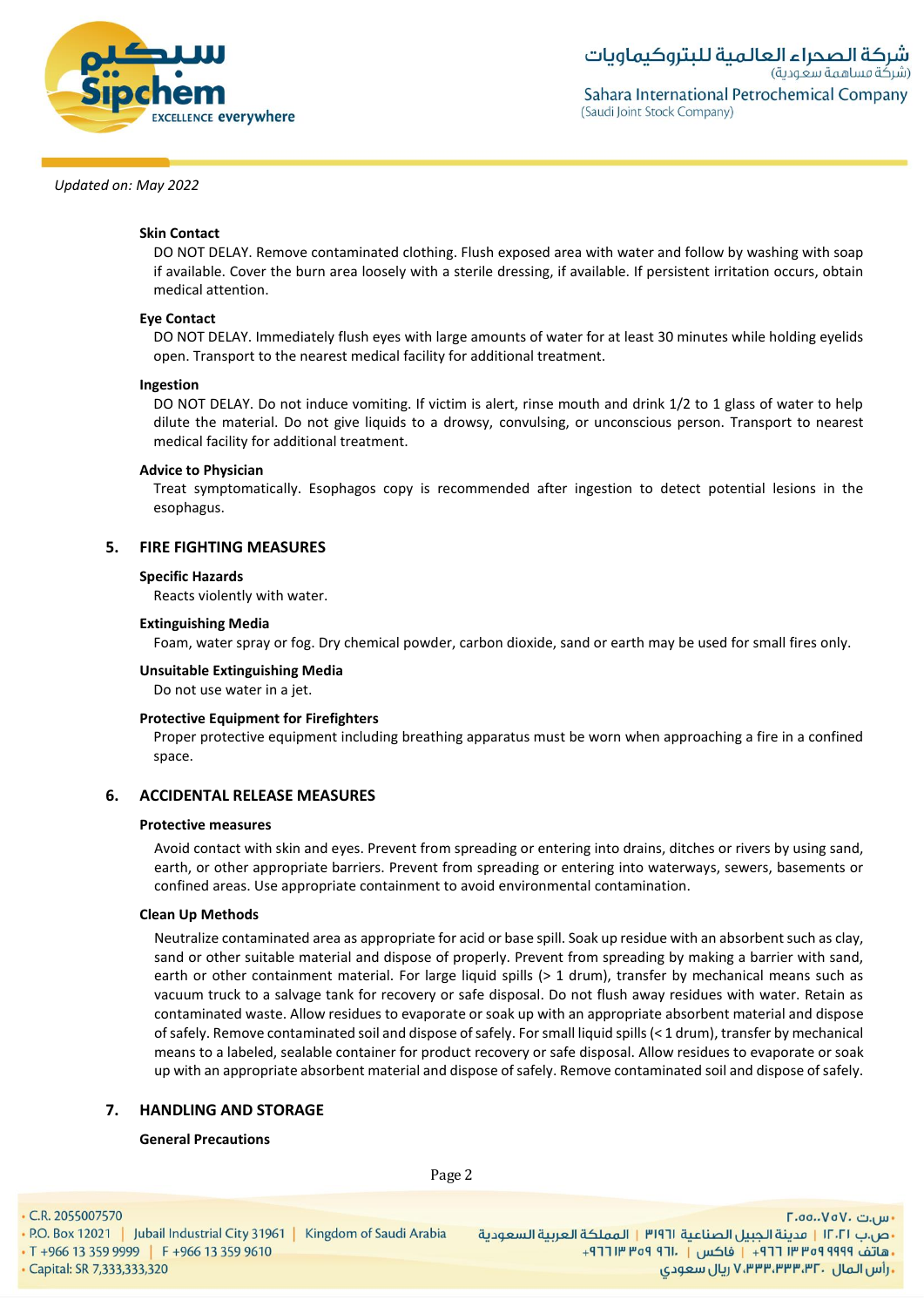

Use the information in this data sheet as input to a risk assessment of local circumstances to help determine appropriate controls for safe handling, storage and disposal of this material. Avoid contact with skin, eyes, and clothing.

### **Storage:** Ambient.

**Recommended Materials:** Nickel alloys. Steel. Fiberglass acceptable if temperatures are not elevated.

**Unsuitable Materials:** Aluminum, Zinc, Tin.

### **Additional Information:**

Ensure that all local regulations regarding handling and storage facilities are followed.

### **8. EXPOSURE CONTROLS/PERSONAL PROTECTION**

### **Occupational Exposure Limits**

| <b>Material</b>  | <b>Source</b> | Type    | ppm | mg/m3      | <b>Notation</b> |
|------------------|---------------|---------|-----|------------|-----------------|
| Sodium Hydroxide | ACGIH         | Ceiling |     | 2 mg/m $3$ |                 |

### **Exposure Controls**

Personal protective equipment (PPE) should meet recommended national standards. Check with PPE suppliers. Eye washes and showers for emergency use. Where material is heated, sprayed or mist formed, there is greater potential for airborne concentrations to be generated. Wash hands before eating, drinking, smoking and using the toilet.

### **Personal Protective Equipment**

Personal protective equipment (PPE) should meet recommended national standards. Check with PPE suppliers.

### **Respiratory Protection**

If engineering controls do not maintain airborne concentrations to a level which is adequate to protect worker health, select respiratory protection equipment suitable for the specific conditions of use and meeting relevant legislation. Check with respiratory protective equipment suppliers. Where air-filtering respirators are unsuitable (e.g., airborne concentrations are high, risk of oxygen deficiency, confined space) use appropriate positive pressure breathing apparatus. Where air filtering respirators are suitable, select an appropriate combination of mask and filter. Select a filter suitable for combined particulate/inorganic gases and vapors meeting EN141 & 143. Where respiratory protective equipment is required, use a full-face mask.

#### **Hand Protection**

Suitability and durability of a glove is dependent on usage, e.g. frequency and duration of contact, chemical resistance of glove material, glove thickness, dexterity. Always seek advice from glove suppliers. Contaminated gloves should be replaced. Manufacturer recommends the use of: Butyl rubber. Natural rubber. Neoprene rubber. Nitrile rubber. PVC. Personal hygiene is a key element of effective hand care. Gloves must only be worn on clean hands. After using gloves, hands should be washed and dried thoroughly. Application of a non-perfumed moisturizer is recommended.

#### **Eye Protection:** Mono goggles (EN166)

#### **Protective Clothing**

Use protective clothing which is chemical resistant to this material. Safety shoes and boots should also be chemical

Page 3

• C.R. 2055007570 ∙س.ت ۷۵۷۰، ۲.۵۵.۰ - ص.ب IT، السعردية الجبيل الصناعية 1911 | المملكة العربية السعودية | 1961 P.O. Box 12021 | Jubail Industrial City 31961 | Kingdom of Saudi Arabia<br>- هاتف 1999 Pre 13 359 9999 | F +966 13 359 9610 . [19] Tre of 911. [19] 19 · Capital: SR 7,333,333,320 **. رأس المال ۷٬۳۳۳٬۳۳۳٬۳۲۰ ریال سعودی**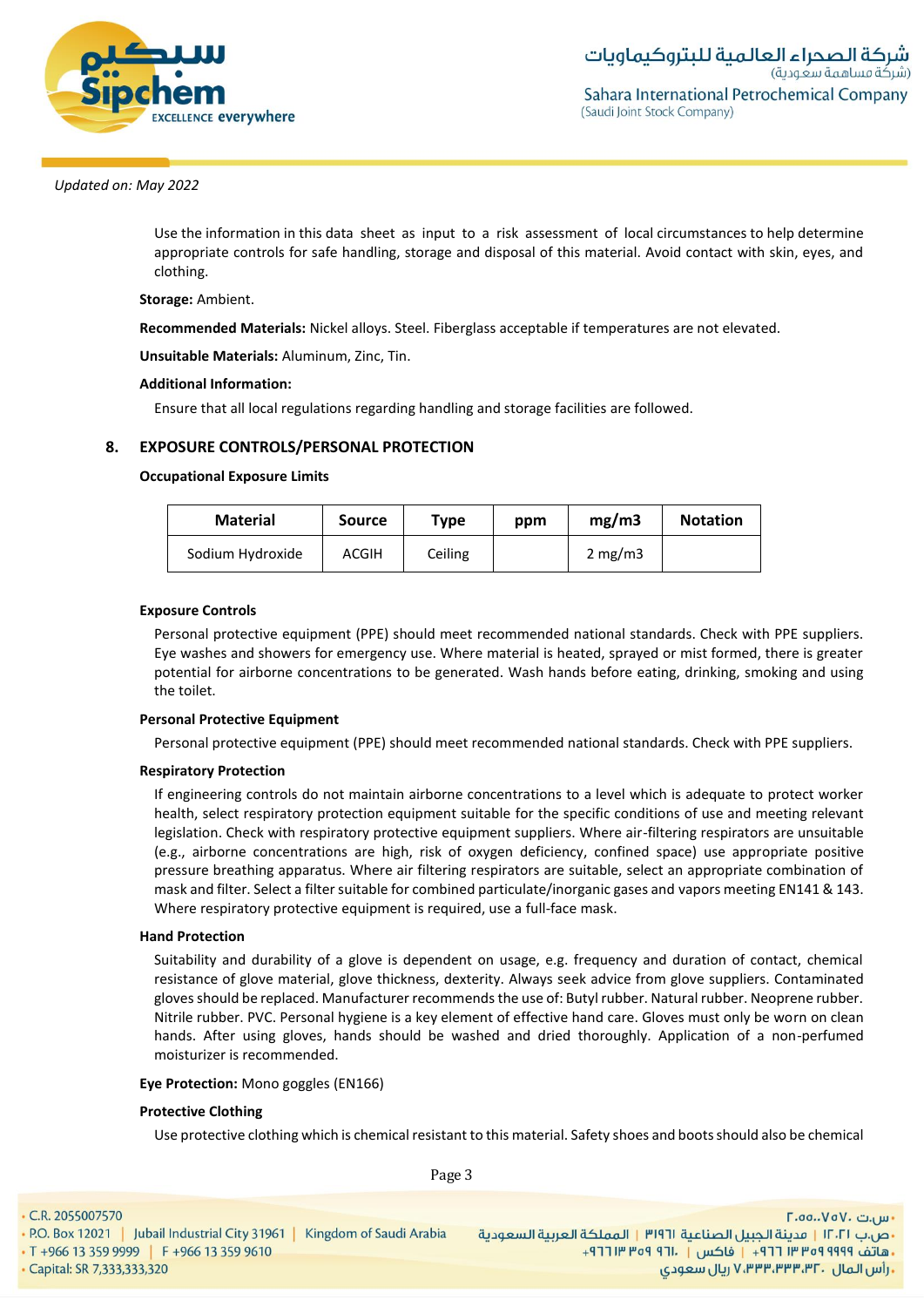

resistant. Where risk of splashing or in spillage clean up, use chemical resistant one-piece overall with integral hood and chemical resistant gloves. Otherwise use chemical resistant apron and gauntlets.

### **Environmental Exposure Controls**

Adequate ventilation to control airborne concentrations. Eye washes and showers for emergency use. Where material is heated, sprayed or mist formed, there is greater potential for airborne concentrations to be generated.

### **9. PHYSICAL AND CHEMICAL PROPERTIES**

| Appearance:                      | Water white to slightly turbid<br>Liquid. | Odor:                                         | <b>Odorless</b>                             |
|----------------------------------|-------------------------------------------|-----------------------------------------------|---------------------------------------------|
| pH:                              | 14 at 20 °C / 68 °F                       | <b>Boiling point:</b>                         | 140 °C / 284 °F                             |
| Melting / freezing point:        | Data not available.                       | Flash point:                                  | Not applicable.                             |
| <b>Explosion / Flammability:</b> | Not applicable limits in air              | Vapor pressure: 0.02<br>hPa Specific gravity: | Data not available.                         |
| Density:                         | 1.53 g/cm3 at 15 °C / 59 °F               | <b>Water solubility:</b>                      | Completely Soluble                          |
| Solubility in other<br>solvents: | Data not available.                       | n-octanol/water<br>partition:                 | Data not available<br>coefficient (log Pow) |
| Vapor density (air=1):           | 1.5 at 20 °C / 68 °F                      | <b>Molecular weight:</b>                      | $40$ g/mol                                  |

### **10. STABILITY AND REACTIVITY**

#### **Stability**

Stable under normal conditions of use.

#### **Conditions to Avoid**

Exposure to water vapor.

#### **Materials to Avoid**

Aluminum. tin. Zinc. Oxidizing agents. Strong acids. Water vapor. Hydrogen may be evolved by the corrosive effect of the material on certain metals.

#### **Hazardous Decomposition Products**

Hazardous decomposition products are not expected to form during normal storage.

### **11. TOXICOLOGICAL INFORMATION**

- **Basis for Assessment:** Information given is based on product testing. **Acute Oral Toxicity:** Causes digestive tract burns. **Acute Dermal Toxicity: Contract Acute Data not available. Skin Irritation: Causes severe burns. Eye Irritation:** Causes severe burns. **Respiratory Irritation:** Causes severe burns. **Sensitization:** Not applicable. **Acute Inhalation Toxicity:** The Controllection of a Data not available. **Repeated Dose Toxicity: Construction Construction Construction Construction Construction Construction Construction Construction Construction Construction Construction Construction Construction Construction Construction Mutagenicity:** Not considered a mutagenic hazard. **Carcinogenicity:**  $\qquad \qquad \qquad$  Not classified as a carcinogen. **Reproductive and Developmental Toxicity:** Data not available.
	-

Page 4

• C.R. 2055007570 - ص.ب IT، 1 | مدينة الجبيل الصناعية 1191 | المملكة العربية السعودية | P.O. Box 12021 | Jubail Industrial City 31961 | Kingdom of Saudi Arabia<br>- هاتف 1999 Pr +966 13 359 9999 | F +966 13 359 9610 · Capital: SR 7,333,333,320

- س.ت ۷۵۷۰، ۲.۵۵.۰۷۵ **. رأس المال ۷٬۳۳۳٬۳۳۰٬۳۲۰ ريال سعودی**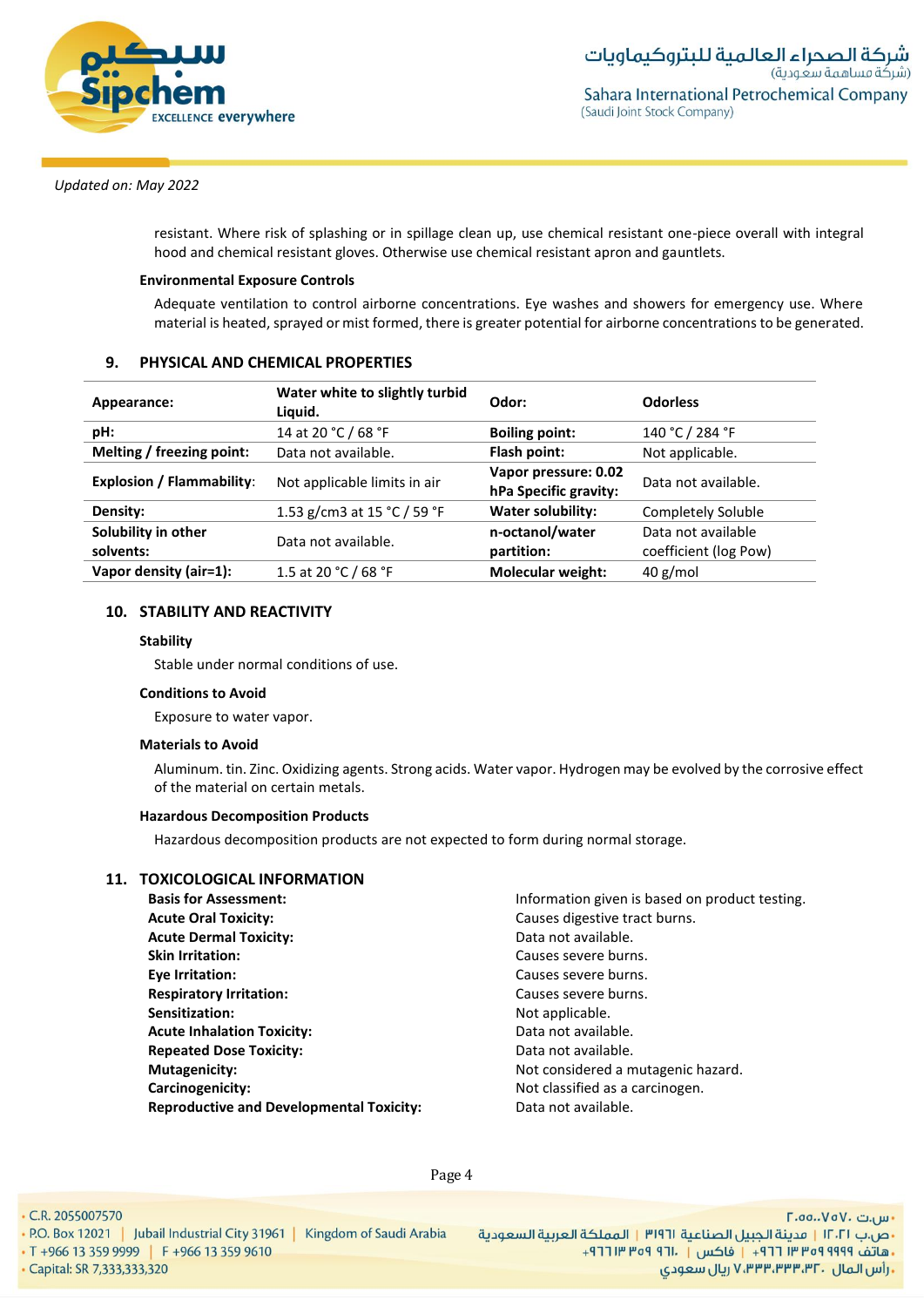

### **12. ECOLOGICAL INFORMATION**

### **Acute Toxicity**

**Fish:** Expected to have low toxicity: 10 < LC/EC/IC50 <= 100 mg/l

**Aquatic Invertebrates:** Expected to have low toxicity: 10 < LC/EC/IC50 <= 100 mg/l

**Algae:** Data not available.

**Persistence/degradability:** Not applicable.

**Bioaccumulation:** Not expected to bio accumulate significantly.

**Other Adverse Effects:** Does not cause oxygen depletion in sewage plants. Can be neutralized. Harmful effects may occur in aquatic environment, if pH 9 is exceeded.

### **13. DISPOSAL CONSIDERATIONS**

#### **Material Disposal:**

It is the responsibility of the waste generator to determine the toxicity and physical properties of the material generated to determine the proper waste classification and disposal methods in compliance with applicable regulations. Recover or recycle if possible.

Do not dispose into the environment, in drains or in water courses. Waste product should not be allowed to contaminate soil or water.

#### **Container Disposal:**

Drain container thoroughly. Send to drum recoverer or metal reclaimer. Comply with any local recovery or waste disposal regulations.

#### **Local Legislation:**

Disposal should be in accordance with applicable regional, national, and local laws and regulations.

## **14. TRANSPORT INFORMATION**

#### **Land (as per ADR classification): Regulated**

Class: 8 Packing group: II Hazard identification no.: 80 UN No.: 1824 Danger label (primary risk): 8 Proper shipping name: SODIUM HYDROXIDE SOLUTION

#### **IMDG**

Identification number UN 1824 Proper shipping name SODIUM HYDROXIDE SOLUTION Class / Division 8 Packing group II Marine pollutant: No

#### **IATA (Country variations may apply)**

UN No.: 1824 Proper shipping name: Sodium hydroxide solution Class / Division: 8 Packing group: II

• C.R. 2055007570

· Capital: SR 7,333,333,320

Page 5

- س.ت ۷۵۷۰، ۲.۵۵.۰۷۵ **. رأس المال ۷٬۳۳۳٬۳۳۳٬۳۲۰ ریال سعودی**